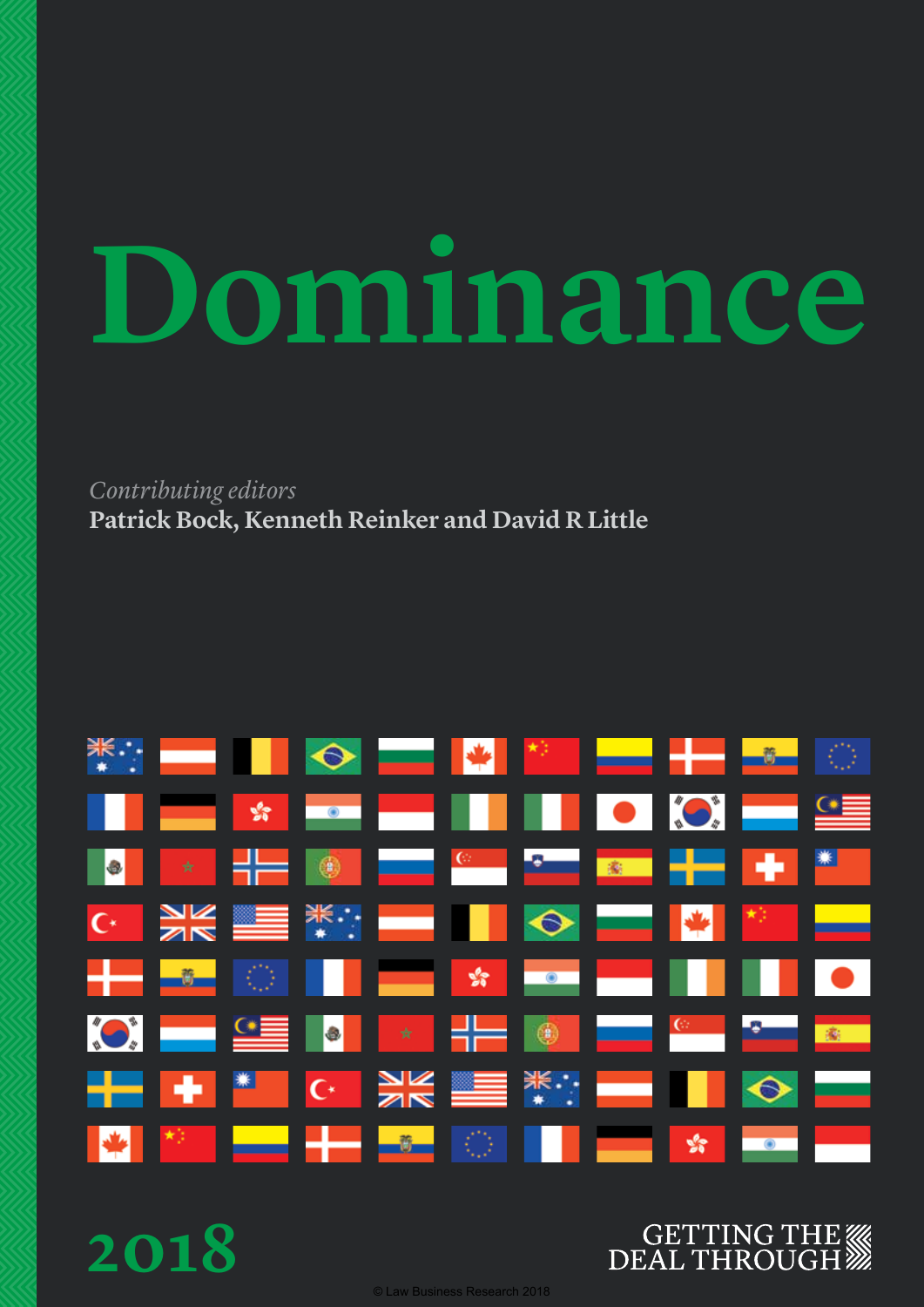# GETTING THE WE DEAL THROUGH

# **Dominance 2018**

### *Contributing editors* **Patrick Bock, Kenneth Reinker and David R Little Cleary Gottlieb Steen & Hamilton LLP**

Publisher Tom Barnes tom.barnes@lbresearch.com

Subscriptions James Spearing subscriptions@gettingthedealthrough.com

Senior business development managers Adam Sargent adam.sargent@gettingthedealthrough.com

Dan White dan.white@gettingthedealthrough.com



Published by Law Business Research Ltd 87 Lancaster Road London, W11 1QQ, UK Tel: +44 20 3780 4147 Fax: +44 20 7229 6910

© Law Business Research Ltd 2018 No photocopying without a CLA licence. First published 2005 Fourteenth edition ISBN 978-1-78915-016-2

The information provided in this publication is general and may not apply in a specific situation. Legal advice should always be sought before taking any legal action based on the information provided. This information is not intended to create, nor does receipt of it constitute, a lawyer–client relationship. The publishers and authors accept no responsibility

Reproduced with permission from Law Business Research Ltd

For further information please contact editorial@gettingthedealthrough.com

This article was first published in April 2018

for any acts or omissions contained herein. The information provided was verified between February and March 2018. Be advised that this is a developing area.

Printed and distributed by Encompass Print Solutions Tel: 0844 2480 112



© Law Business Research 2018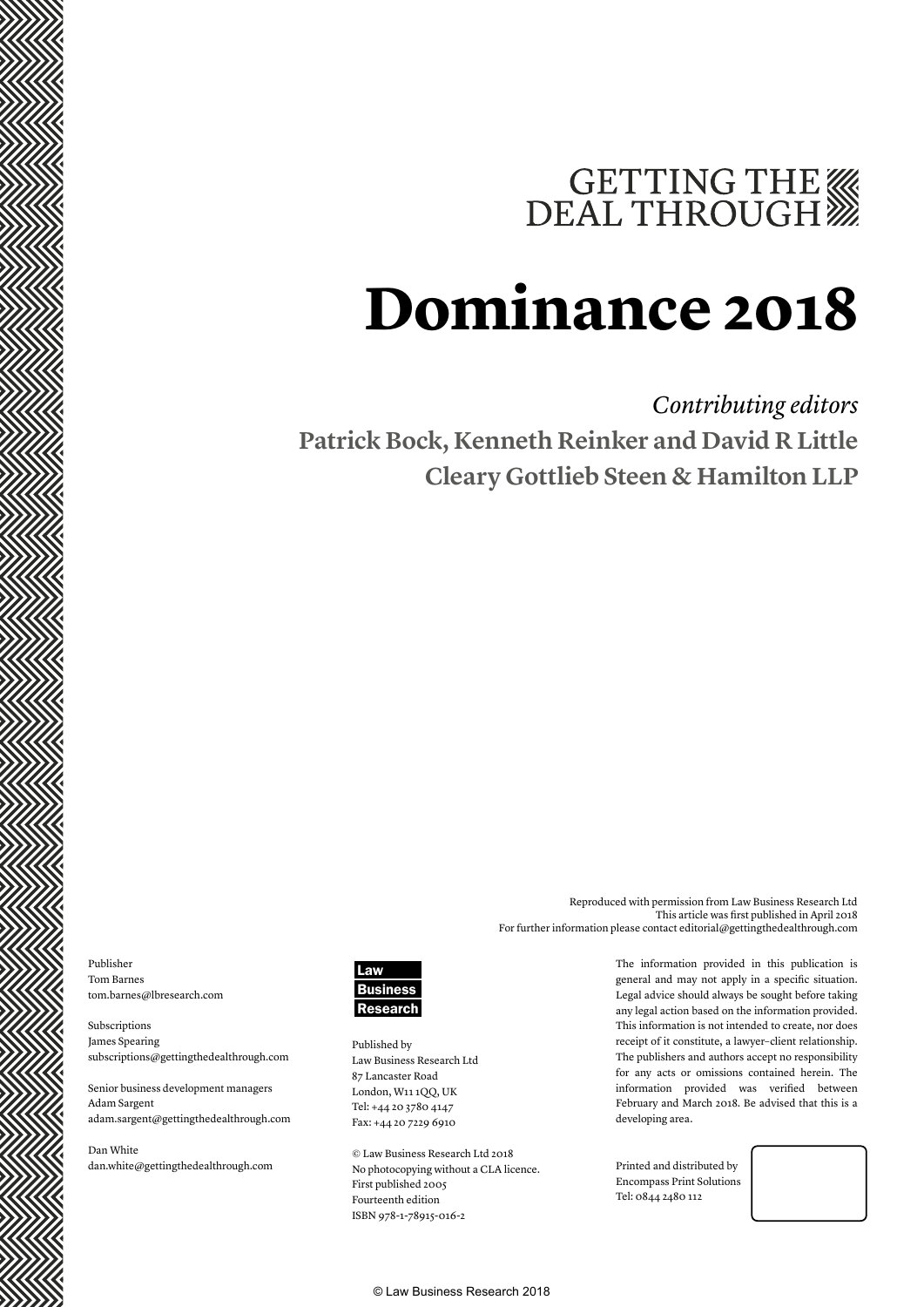#### **CONTENTS**

| <b>Global overview</b>                                                                                                                    | 7  | India                                                                                         | 97  |
|-------------------------------------------------------------------------------------------------------------------------------------------|----|-----------------------------------------------------------------------------------------------|-----|
| Patrick Bock and Alexander Waksman<br>Cleary Gottlieb Steen & Hamilton LLP                                                                |    | Shweta Shroff Chopra, Harman Singh Sandhu and Rohan Arora<br>Shardul Amarchand Mangaldas & Co |     |
| Australia                                                                                                                                 | 10 | Indonesia                                                                                     | 104 |
| Elizabeth Avery, Adelina Widjaja and Liana Witt<br>Gilbert + Tobin                                                                        |    | Deny Sidharta, Verry Iskandar and Cameron R Grant<br>Soemadipradja & Taher                    |     |
| Austria                                                                                                                                   | 17 | <b>Ireland</b>                                                                                | 110 |
| Christian Mayer, Moritz Am Ende and Elisabeth Müller<br>Starlinger Mayer Rechtsanwälte GmbH                                               |    | Helen Kelly and Liam Heylin<br>Matheson                                                       |     |
| Belgium                                                                                                                                   | 23 | Italy                                                                                         | 117 |
| Thomas Woolfson<br>Cleary Gottlieb Steen & Hamilton LLP                                                                                   |    | Enrico Adriano Raffaelli and Alessandro Raffaelli<br>Rucellai&Raffaelli                       |     |
| Brazil                                                                                                                                    | 30 | Japan                                                                                         | 124 |
| Lauro Celidonio Gomes dos Reis Neto, Ana Carolina Estevão<br>and Renata Caied<br>Mattos Filho, Veiga Filho, Marrey Jr e Quiroga Advogados |    | Atsushi Yamada and Yoshiharu Usuki<br>Anderson Möri & Tomotsune                               |     |
|                                                                                                                                           |    | Korea                                                                                         | 131 |
| Bulgaria<br>Anna Rizova and Hristina Dzhevlekova<br>Wolf Theiss                                                                           | 36 | Cecil Saehoon Chung, Sung Bom Park and In Seon Choi<br>Yulchon LLC                            |     |
|                                                                                                                                           |    | Luxembourg                                                                                    | 137 |
| Canada<br>Arlan Gates, Yana Ermak and Eva Warden<br>Baker McKenzie                                                                        | 42 | Léon Gloden and Katrien Veranneman<br>Elvinger Hoss Prussen                                   |     |
|                                                                                                                                           |    | <b>Malaysia</b>                                                                               | 143 |
| China                                                                                                                                     | 48 | Sharon Tan Suyin and Nadarashnaraj Sargunaraj                                                 |     |
| Susan Ning<br>King & Wood Mallesons                                                                                                       |    | Zaid Ibrahim & Co                                                                             |     |
| Colombia                                                                                                                                  | 55 | Mexico                                                                                        | 149 |
| Ximena Zuleta-Londoño and María Paula Macías<br>Dentons Cardenas & Cardenas                                                               |    | Rafael Valdés Abascal and Agustín Aguilar López<br>Valdés Abascal Abogados, SC                |     |
|                                                                                                                                           |    | <b>Morocco</b>                                                                                | 154 |
| Denmark<br>Frederik André Bork, Søren Zinck and Olaf Koktvedgaard<br>Bruun & Hjejle                                                       | 59 | Corinne Khayat and Maïja Brossard<br><b>UGGC Avocats</b>                                      |     |
|                                                                                                                                           |    | <b>Norway</b>                                                                                 | 160 |
| Ecuador<br>Daniel Robalino-Orellana<br>Ferrere                                                                                            | 65 | Siri Teigum and Eivind J Vesterkjær<br>Advokatfirmaet Thommessen AS                           |     |
|                                                                                                                                           |    | <b>Portugal</b>                                                                               | 164 |
| European Union                                                                                                                            | 70 | Mário Marques Mendes and Pedro Vilarinho Pires                                                |     |
| Patrick Bock, David R Little and Henry Mostyn<br>Cleary Gottlieb Steen & Hamilton LLP                                                     |    | Gómez-Acebo & Pombo                                                                           |     |
| France                                                                                                                                    | 78 | Russia                                                                                        | 171 |
| Corinne Khayat and Maïja Brossard<br><b>UGGC Avocats</b>                                                                                  |    | Anna Maximenko and Elena Klutchareva<br>Debevoise & Plimpton LLP                              |     |
|                                                                                                                                           |    | Singapore                                                                                     | 176 |
| Germany<br>Tilman Kuhn and Tobias Rump<br>Cleary Gottlieb Steen & Hamilton LLP                                                            | 84 | Lim Chong Kin and Corinne Chew<br>Drew & Napier LLC                                           |     |
|                                                                                                                                           |    | Slovenia                                                                                      | 182 |
| Hong Kong                                                                                                                                 | 91 | Irena Jurca and Katja Zdolšek                                                                 |     |
| Adam Ferguson and Jocelyn Chow<br>Eversheds Sutherland                                                                                    |    | Zdolšek Attorneys at Law                                                                      |     |

**Slovenia 182**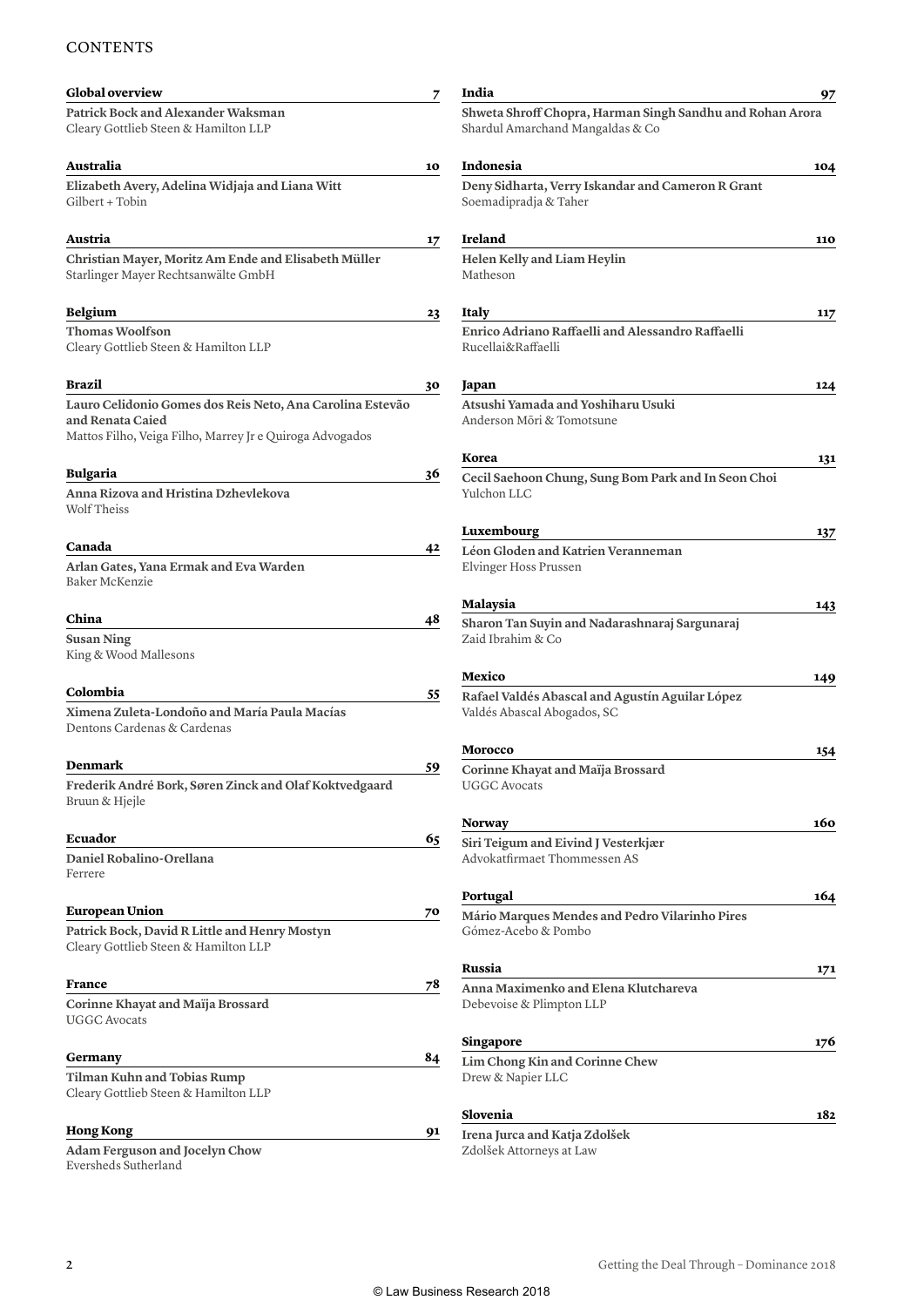| 187 | Turkey                                                        | 211                                  |
|-----|---------------------------------------------------------------|--------------------------------------|
|     | Gönenç Gürkaynak and Hakan Özgökçen<br>ELIG, Attorneys-at-Law |                                      |
| 193 | <b>United Kingdom</b>                                         | 217                                  |
|     | David R Little and Alexander Waksman                          |                                      |
|     | Cleary Gottlieb Steen & Hamilton LLP                          |                                      |
| 198 | <b>United States</b>                                          | 224                                  |
|     | Kenneth S Reinker and Lisa Danzig                             |                                      |
|     |                                                               |                                      |
| 206 |                                                               |                                      |
|     |                                                               |                                      |
|     |                                                               |                                      |
|     |                                                               | Cleary Gottlieb Steen & Hamilton LLP |

www.gettingthedealthrough.com 3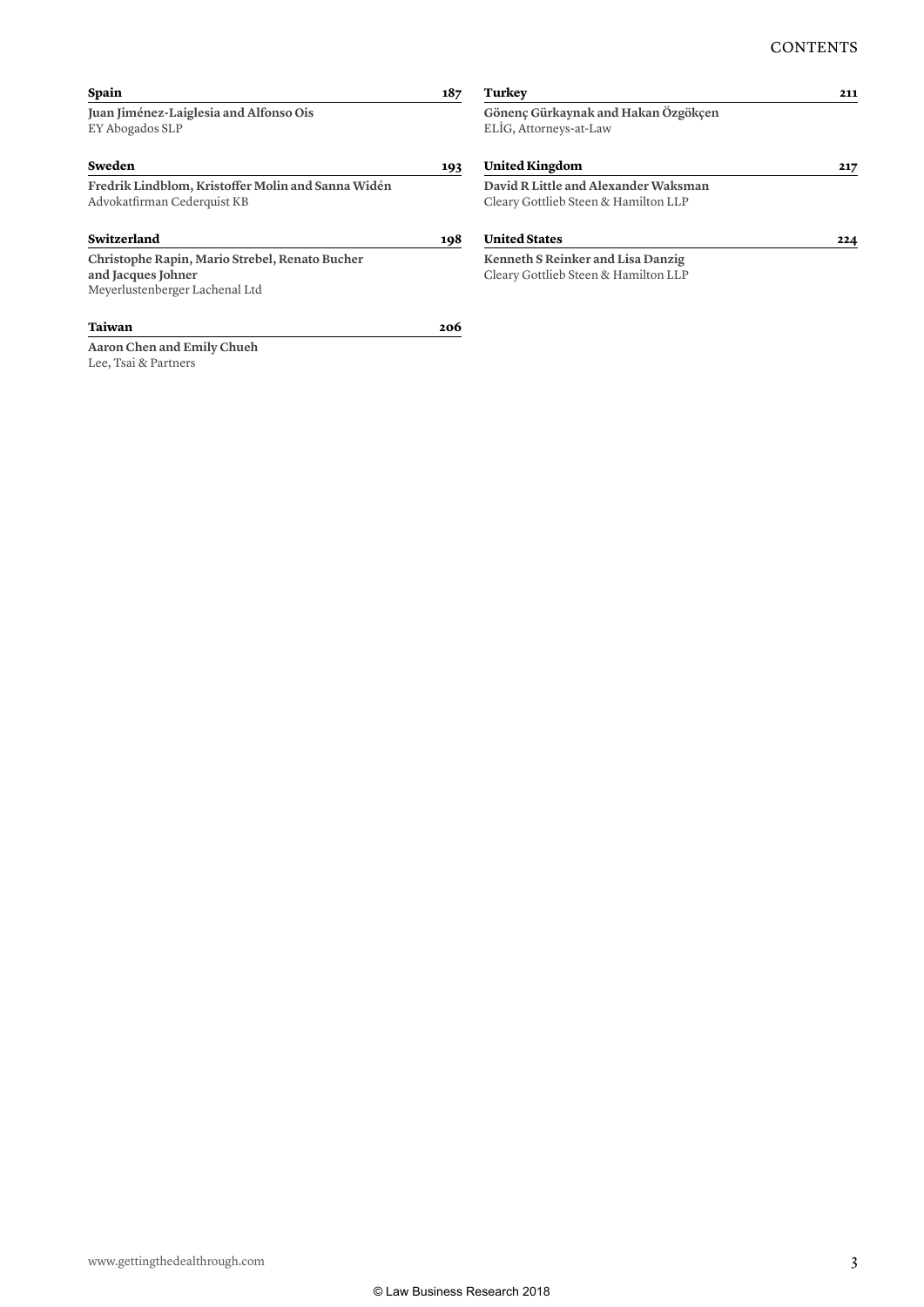### **Preface**

### **Dominance 2018**

Fourteenth edition

**Getting the Deal Through** is delighted to publish the fourteenth edition of *Dominance*, which is available in print, as an e-book and online at www.gettingthedealthrough.com.

**Getting the Deal Through** provides international expert analysis in key areas of law, practice and regulation for corporate counsel, crossborder legal practitioners, and company directors and officers.

Throughout this edition, and following the unique **Getting the Deal Through** format, the same key questions are answered by leading practitioners in each of the jurisdictions featured. Our coverage this year includes new chapters on Austria, Belgium, Saudia Arabia, Sweden and Taiwan.

**Getting the Deal Through** titles are published annually in print. Please ensure you are referring to the latest edition or to the online version at www.gettingthedealthrough.com.

Every effort has been made to cover all matters of concern to readers. However, specific legal advice should always be sought from experienced local advisers.

**Getting the Deal Through** gratefully acknowledges the efforts of all the contributors to this volume, who were chosen for their recognised expertise. We also extend special thanks to the contributing editors, Patrick Bock, Kenneth Reinker and David R Little of Cleary Gottlieb, for their continued assistance with this volume.

### GETTING THE

London March 2018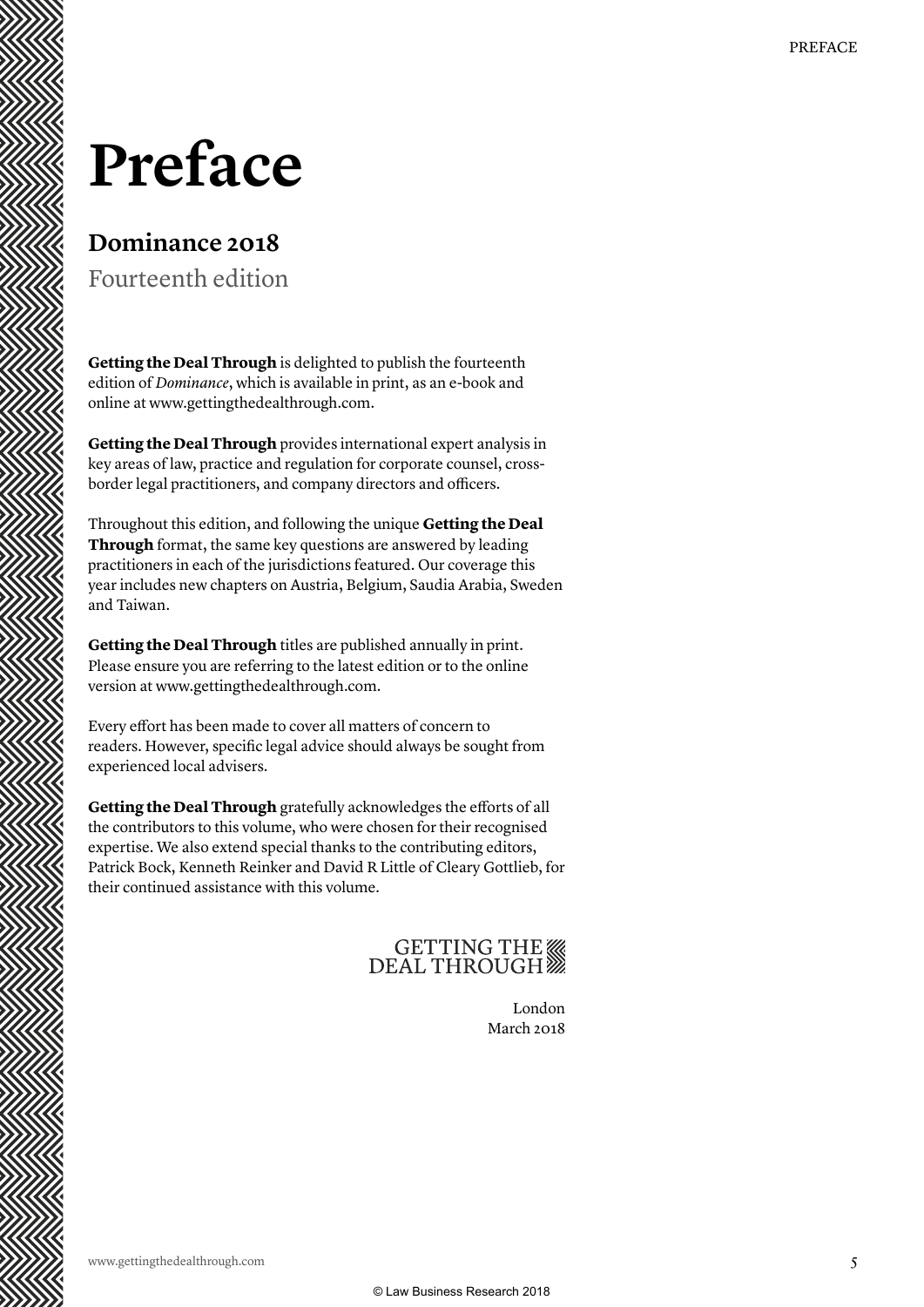# **Sweden**

#### **Fredrik Lindblom, Kristoffer Molin and Sanna Widén**

**Advokatfirman Cederquist KB**

#### **General questions**

**1 Legal framework**

**What is the legal framework in your jurisdiction covering the behaviour of dominant firms?** 

Firms active in Sweden are subject to the Swedish Competition Act (2008:579) (the Act). Only dominant firms, however, are subject to the Act's prohibition against abuse of a dominant position in Chapter 2, article 7. This prohibition mirrors the EU law prohibition of abuse of a dominant position in article 102 of the Treaty of the Functioning of the European Union (TFEU). These provisions are identical save for the trade between EU member states requisite in article 102 of the TFEU. If the allegedly abusive conduct affects trade between member states (ie, has actual or potential cross-border elements) article 102 of the TFEU is applicable, whereas Chapter 2, article 7 is applicable absent such effect (ie, when the abuse is purely national). Chapter 2, article 7 can be applicable in parallel with article 102 of the TFEU when trade between member states is affected.

In terms of substantive assessment, it is of no practical importance whether the Swedish Competition Authority (the SCA) or the Swedish courts apply Chapter 2, article 7 or article 102 of the TFEU, or both in parallel. The substantive assessment as to whether a firm is dominant and whether the behaviour in question amounts to an abuse is the same in Swedish and EU law. The Swedish legislator has stressed that Swedish competition law should closely follow and be interpreted in light of EU competition law. In addition to binding EU law and EU case law, the SCA and Swedish courts also rely heavily on soft EU law, of particular interest here is the European Commission's (the Commission) guidance paper, 'Guidance on the Commission's enforcement priorities in applying article [102 TFEU] to abusive exclusionary conduct by dominant undertakings'.

#### **2 Definition of dominance**

#### **How is dominance defined in the legislation and case law? What elements are taken into account when assessing dominance?**

Dominance is not defined in the legislation, but follows from EU case law. In *United Brands* (C-27/76) the European Court of Justice (ECJ) defined dominance as:

*[A] position of economic strength enjoyed by an undertaking which enables it to prevent effective competition being maintained on the relevant market by giving it the power to behave to an appreciable extent independently of its competitors, customers and ultimately of its consumers.*

This definition has been applied on several occasions by Swedish courts, and the Swedish legislator has made explicit reference to it.

The concept of dominance in Swedish and EU law is absolute; either a firm is dominant or not. If a firm is not dominant, it is not subject to the dominance rules (even if it is 'almost dominant'). A different matter is that firms with significant market share or market power may, as a matter of corporate compliance policy, choose to consider the dominance rules, in full or in part, to limit antitrust risk in their business activities.

Establishing dominance is far from clear cut. Several elements should be taken into account, in particular:

- market share, including over time;
- barriers to entry for potential competitors;
- financial strength;
- technological strength and advantage over competitors;
- vertical integration;
- presence on neighbouring markets; and
- to what extent customers exercise countervailing buyer power.

Market share has traditionally been the most important factor, and this is still the case. According to the preparatory works to the previous Swedish competition act, a market share:

- below 30 per cent normally excludes dominance;
- between 30 and 40 per cent is below a level that indicates dominance;
- above 40 per cent is a sign of dominance;
- above 50 per cent is a presumption of dominance; and
- above 65 per cent is strong evidence in favour of dominance.

It is important to stress that the other factors are also important; a dominant position should not be established solely on the basis of market share (save perhaps for a clear-cut monopoly).

In light of the difficulties often involved with establishing dominance, the SCA sometimes skips this part in the assessment and jumps straight to the alleged abuse. If the SCA finds that the practice in any event does not amount to an abuse, it may dismiss the case without concluding, or even commenting in any detail, on whether the defendant is dominant.

#### **3 Purpose of the legislation**

#### **Is the purpose of the legislation and the underlying dominance standard strictly economic, or does it protect other interests?**

The purpose of the Act 'is to eliminate and counteract obstacles to effective competition in the field of production of and trade in goods, services and other products'. The prohibition against abuse of a dominant position is a means to achieve this purpose.

Hence, the sole purpose of the act is the protection of effective competition, the underlying theory being that effective competition leads to economic efficiency, which in turn generates consumer welfare. Neither the Act in general, nor specifically the prohibition against abuse of a dominant position, serves any other interests, such as industrial or labour policy, the protection of small and medium size business, etc.

#### **4 Sector-specific dominance rules**

#### **Are there sector-specific dominance rules, distinct from the generally applicable dominance provisions?**

The Act does not contain any sector-specific dominance rules. It can be mentioned that certain regulatory regimes contain rules with similarities to the concept of dominance, in particular the concept of 'significant market power' (SMP) in telecom legislation. Firms deemed to have SMP can be ordered to introduce pro-competitive measures (eg, apply certain pricing or grant access to networks).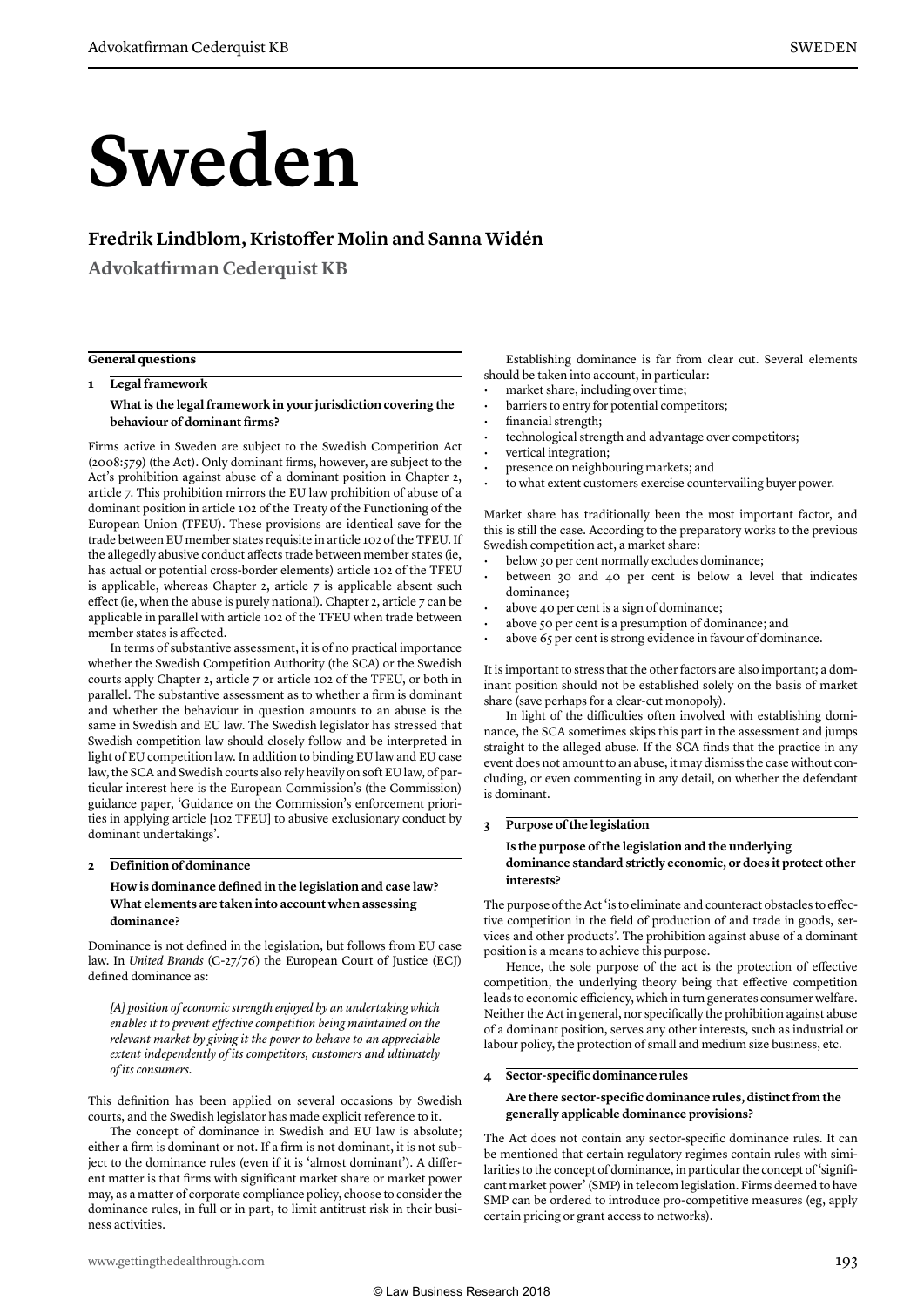#### **5 Exemptions from the dominance rules To whom do the dominance rules apply? Are any entities exempt?**

The Swedish dominance rules apply to all entities considered to be 'undertakings' under the Act. An 'undertaking' is defined in the Act as 'a natural or legal person engaged in activities of an economic or commercial nature' (ie, in practice an entity that engages in the provision of products or services on a market in return for some kind of economic remuneration). This covers not only profit-maximising corporate entities but also non-profit entities and public entities and authorities, as long as and to the extent that they engage in activities of an economic or commercial nature. In light of this definition, municipalities, public authorities, sport clubs and, for example, unions (when they engage in economic activity on behalf of their members) have been considered undertakings and thus are subject to competition law. The concept of 'undertaking' in the Act is the same as in EU law.

The Act explicitly exempts the exercise of public authority from the definition of undertaking. In other words, if a public entity exercises public authority, it is not necessary to assess whether the activity or practice in question is of an economic or non-economic nature; the public entity will in any event not be subject to competition law.

#### **6 Transition from non-dominant to dominant**

#### **Does the legislation only provide for the behaviour of firms that are already dominant?**

The Act only applies to the behaviour of undertakings that are already dominant. The Act does not cover conduct of undertakings aspiring to become dominant.

#### **7 Collective dominance**

#### **Is collective dominance covered by the legislation? How is it defined in the legislation and case law?**

The Act prohibits 'any abuse by one or more undertakings', meaning that a dominant position is within the scope of the prohibition.

The ECJ has defined collective dominance as a situation where two or more undertakings 'from an economic point of view present themselves or act together on a particular market as a collective entity' (C-395 and 396/96, *Compagnie Maritime Belge*). Three cumulative conditions must be met to establish collective dominance (T-193/02, *Piau*):

- each member of the dominant oligopoly must have the ability to know how the other members are behaving in order to monitor whether or not they are adopting the common policy;
- the situation of tacit coordination must be sustainable over time, that is to say, there must be an incentive not to depart from the common policy on the market; and
- the foreseeable reaction of current and future competitors, as well as of consumers, must not jeopardise the results expected from the common policy.

The above is also applicable under Swedish law, although we have seen very few cases in Sweden concerning collective dominance.

#### **8 Dominant purchasers**

#### **Does the legislation apply to dominant purchasers? Are there any differences compared with the application of the law to dominant suppliers?**

While abuse of dominance in most cases will occur on downstream supply markets, there is nothing preventing the rules from being applied in relation to a dominant firm's upstream sourcing of products and services. It is conceivable that a dominant position is established specifically on the purchasing market (ie, without a need to also establish a dominant position on a relevant supply market).

There is limited case law concerning abuse of a dominant purchasing position. However, the SCA has for example held that a refusal to purchase could be abusive (case No. 1130/93, *Lantmäteriet*).

#### **9 Market definition and share-based dominance thresholds How are relevant product and geographic markets defined? Are there market-share thresholds at which a company will be presumed to be dominant or not dominant?**

The SCA and Swedish courts apply EU principles to define the relevant product and geographic markets. A relevant product market comprises 'all those products or services that are regarded as interchangeable or substitutable by the consumer, by reason of the products' characteristics, their prices and their intended use', and a relevant geographic market comprises 'the area in which the undertakings concerned are involved in the supply and demand of products or services, in which the conditions of competition are sufficiently homogeneous and which can be distinguished from neighbouring areas because the conditions of competition are appreciably different in those area' (the Commission's 'Notice on the definition of relevant market for the purposes of Community competition law'). The most important factor in market definition is demand-side substitutability (ie, to what extent customers can substitute a supplier's products or services for other products or services).

The method and principles for market definition are the same in dominance cases as in other competition case (eg, mergers).

As mentioned in question 2, while there are no binding and definite thresholds at which dominance is established, a presumption can be said to exist from a market share of 50 per cent. However, other factors must be taken into account as well.

#### **Abuse of dominance**

#### **10 Definition of abuse of dominance**

#### **How is abuse of dominance defined and identified? What conduct is subject to a per se prohibition?**

Chapter 2, article 7 of the Act (which mirrors article 102 of the TFEU) contains a non-exhaustive list of potential abuses. It does not, however, contain a definition of abuse. The concept of abuse encompasses measures by a dominant firm that harm customers or consumers directly, or the structure of the market (in an anticompetitive manner). While certain exploitative exercise of market power (eg, excessive pricing) can concern individual agreements, the prohibition against abuse is more commonly applied to protect the structure of the market, rather than individual firms or consumers.

The concept of abuse is an objective one; the dominant undertaking's subjective intention is not determinative. That said, an anticompetitive or abusive intent is an aggravating circumstance.

It is not necessary under Swedish or EU law to establish an anticompetitive effect; it suffices that the abuse risks are having such effect. At the same time, the SCA is more likely to intervene if concrete effects can be demonstrated. The SCA can be said to adopt an effects-based approach, as set out in the Commission's guidance paper on exclusionary abuse. However, the effect does not necessarily have to be significant, affect a large share of the economy or similar. For example, the SCA has pursued abuse cases concerning taxis at Stockholm Arlanda Airport (case No. 378/2013, *Swedavia*) and refusal to provide access to an electricity network in a small city in northern Sweden (case No. 533/2009¸ *Ekfors Kraft*).

#### **11 Exploitative and exclusionary practices Does the concept of abuse cover both exploitative and exclusionary practices?**

As in EU law, the concept of abuse in the Act is divided into (and covers) exploitative and exclusionary practices, the latter being practices that foreclose competitors from the market and the former where the dominant firm exploits its position to the detriment of competitors, customers, etc. The SCA can be said to focus mainly on exclusionary abuse, but from time to time also investigates exploitative abuses.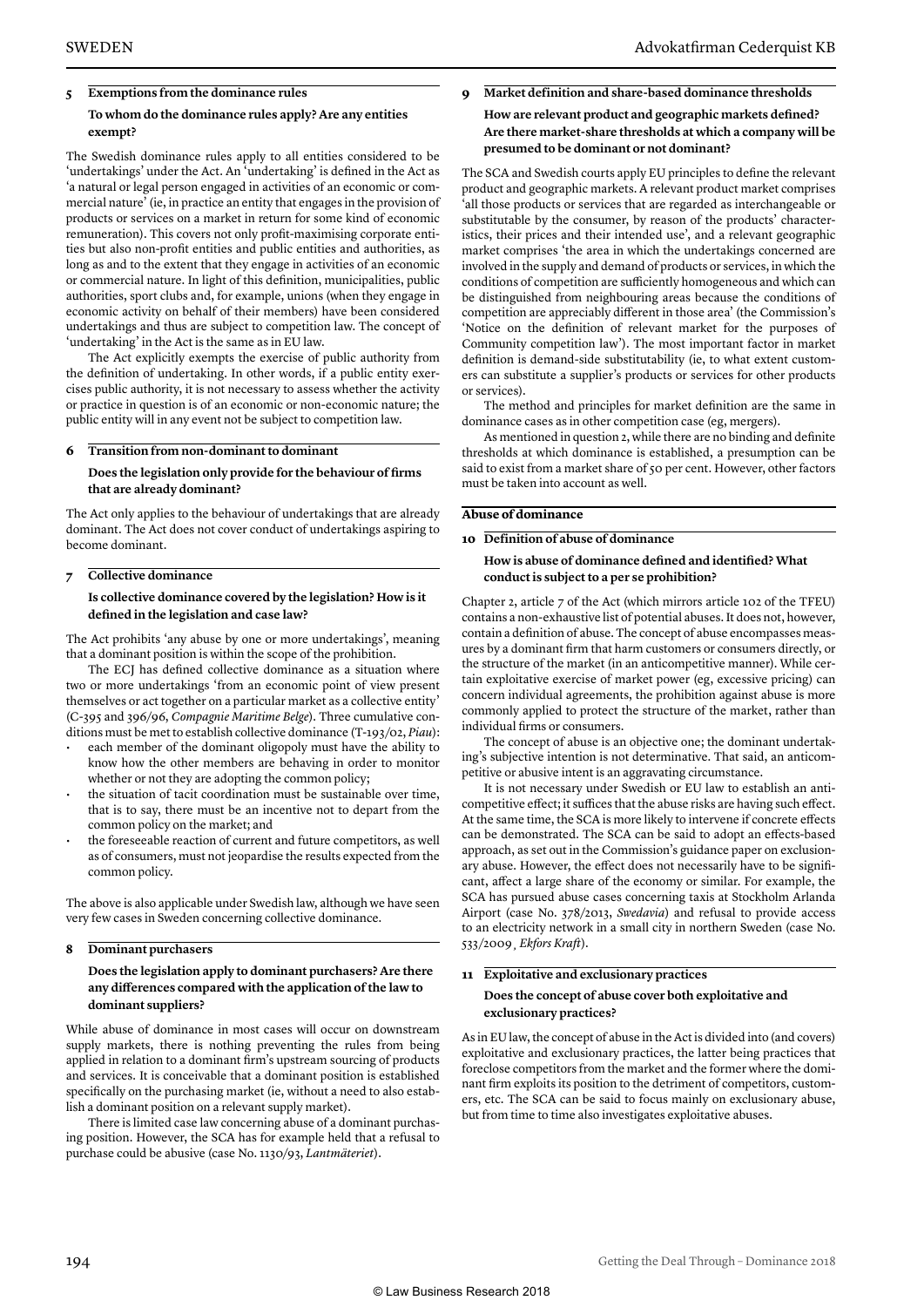#### **12 Link between dominance and abuse**

#### **What link must be shown between dominance and abuse? May conduct by a dominant company also be abusive if it occurs on an adjacent market to the dominated market?**

There must be a causal link between the dominant position and the abuse. However, practices where a firm uses its dominant position on one market as leverage to gain an advantage on another (typically adjacent) market, thus distorting competition on the latter market, can be caught. For example, in *Telia* the Market Court considered that Telia had used its dominant position in relation to fixed telephony to strengthen its position on the mobile telephony market (MD 2001:30, *Telia*).

#### **13 Defences**

#### **What defences may be raised to allegations of abuse of dominance? When exclusionary intent is shown, are defences an option?**

Objective justification can be invoked as a defence. A conduct for which there is an objective justification cannot be abusive. A refusal to supply is for example likely objectively justified if the customer has a history of not paying invoices, and a price discrimination is likely objectively justified if sales to one customer incur higher costs on the (dominant) supplier compared to sales to another.

Unlike the regime for anticompetitive agreements, the dominance rules do not include an efficiency defence. However, the Commission has introduced a soft law efficiency defence in its article 102 guidance paper concerning exclusionary abuse, which should also be considered applicable under Swedish law. In practice therefore, a dominant company that can demonstrate efficiency gains that outweigh any anticompetitive effects of an alleged abuse may escape the prohibition.

While perhaps not a defence against abuse, a dominant firm's right to compete on the merits should be mentioned. Only the abuse of a market power is prohibited, not legitimate competition on the merits.

#### **Specific forms of abuse**

#### **14 Rebate schemes**

Rebates are normally pro-competitive and lead to lower prices. However, rebate schemes may be abusive if they are loyalty-enhancing and lead to foreclosure of competitors.

As a main rule, pure volume-based rebates are not abusive, as they normally reflect a cost saving for the (dominant) supplier. If the purpose or effect of a rebate is to enhance customer loyalty or to exclude competing suppliers, the rebate could be abusive. Examples include retroactive and incremental rebate schemes, whereby the customer receives a rebate on the entire volume only if it reaches a certain target. It is particularly problematic to condition a rebate on exclusivity.

In *CityMail v Posten* (MD 2011:14), the incumbent postal operator Posten was accused of operating an abusive rebate scheme aimed at one of its few competitors, CityMail. Posten had a market share of 85 per cent and covered the whole of Sweden and was thus an inevitable trading partner for customers who needed delivery in the entire country. Posten offered incremental rebates triggered at a certain annual purchase volume, which incentivised customers to reach that volume. CityMail covered only certain parts of the country and could hence only compete for delivery in those parts. If customers chose to use CityMail in the areas where there was competition, they risked losing the annual rebate with Posten. Hence, in order to be competitive, CityMail had to compensate customers for the loss of rebate with Posten, which occasionally forced CityMail to price at unsustainable levels. This rebate scheme was found abusive by the Market Court.

#### **15 Tying and bundling**

It could be abusive for a dominant supplier to tie or bundle products (or services), that is, to make the purchase of one product conditional on the customer also purchasing another product. This could lead to distortion of competition in relation to the tied product, as customers are not given the choice to choose a different supplier. For tying and bundling to be abusive, the tied or bundled products must be distinct and there should be separate demand for them. If, for reasons of quality, product safety, etc, it is reasonable or even necessary to sell the products bundled, there is no abuse.

#### **16 Exclusive dealing**

A dominant firm should exercise caution when entering into exclusive arrangements, as such practices risk leading to abusive foreclosure of competitors. It should be noted that it will likely not be a justification that an exclusivity undertaking was entered into at the request of the other party.

#### **17 Predatory pricing**

While competitor regulators generally look favourably on low prices, it may be problematic for a dominant firm to offer too low prices, at least if this risks driving competitors out of the market. If a dominant firm prices below cost, that is, makes a sacrifice, so as to foreclose competitors, which may not have the economic strength to stay in the market at such price levels, it may abuse its dominant position. The SCA applies the same method as the Commission in predation cases, where average avoidable cost is a key cost benchmark (which is typically the same as average variable cost). In predation cases, more so than in most other abuse scenarios, it may be relevant to establish an intent by the dominant firm to price below cost to drive out competitors. If such intent is found, it may be possible to rely on a higher cost benchmark to show predation.

In predation cases, the SCA may employ an 'as efficient competitor' test to establish that the foreclosed competitors are not driven out of the market simply because they are less efficient than the dominant firm.

#### **18 Price or margin squeezes**

Margin squeeze, when a dominant supplier charges an upstream (typically wholesale) price for a product or service that does not allow for a sustainable margin for customers on their downstream (typically retail) market, may amount to abuse. These situations typically occur when the upstream supplier is vertically integrated and active downstream, in competition with its own customers. The leading EU case on margin squeeze was a preliminary reference from Sweden, *TeliaSonera* (C-52/09). TeliaSonera was found to have abused its dominant position in relation to ADSL broadband by way of margin squeeze vis-à-vis competing retail suppliers of broadband access (final Swedish Market Court judgment MD 2013:5).

#### **19 Refusals to deal and denied access to essential facilities**

As a main rule, a dominant firm, as all other firms under the principle of contractual freedom, is free to choose its trading partners. However, in certain circumstances the dominant firm's refusal to deal or to grant access (eg, to infrastructure) can amount to an abuse. This is the case if the refusal distorts competition (or makes competition impossible) downstream.

In the above-mentioned case *Ekfors Kraft*, the SCA and the Market Court found that an electricity network was an essential facility and that it was abusive for the owner to refuse access. However, the bar for when a dominant firm is under a competition-law based obligation to supply or grant access is quite high. According to the *Bronner* criteria (C-7/97), which are applied by the SCA, three conditions need to be met for such obligation to arise: the refusal eliminates effective competition on the downstream market; the refusal is not objectively justified; and the facility or input product is objectively necessary in order for the customer to be active downstream, meaning that there should be no actual or potential alternative. In particular, the third condition may be difficult to meet for a complainant.

#### **20 Predatory product design or a failure to disclose new technology**

We are not aware of any such cases in Sweden, but given that the list of potential abuses is open-ended, predatory product design and failure to disclose new technology are conceivable abuses.

#### **21 Price discrimination**

A dominant firm, as all other firms under the principle of contractual freedom, is as a main rule allowed to apply different prices and conditions to customers (eg, as a result of varying success in price negotiations). However, in some occasions, as stated in Chapter 2, article 7, applying 'dissimilar conditions to equivalent transactions' may distort competition on the downstream market where the dominant firm's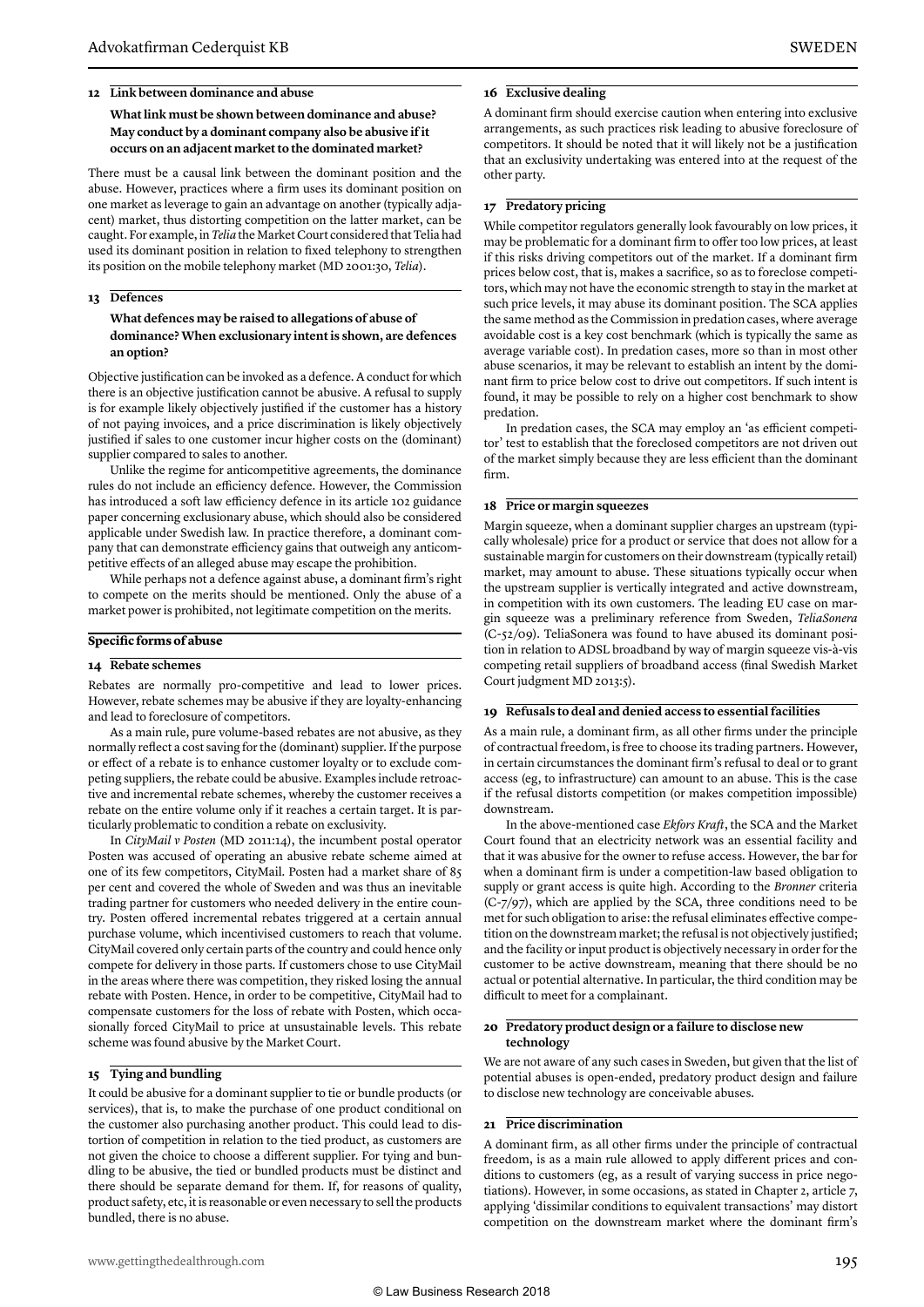#### **Update and trends**

The Swedish legislator currently contemplates a major change to the procedural system for public competition law enforcement, namely whether the SCA should be given authority to, in the first instance, impose fines for violation of the prohibitions against anticompetitive agreement (eg, in cartel cases) and abuse of a dominant position. This would change the system from that used today, when only the courts, following a request by the SCA, can impose fines (save for the rarely used sanction fine orders).

The SCA was given authority to block mergers at first instance on 1 January 2018, and it is expected that antitrust fines will follow suit. This would bring the Swedish system more in line with the rest of the EU, including the EU system itself. Still, critique against such reform has been voiced by the legal community (including the courts), mainly for reasons of legal certainty and rights of defence.

customers compete with each other (the text in the Act continues, 'thereby placing them at a competitive disadvantage'). For this to be the case, the dominant supplier would likely have to be an unavoidable trading partner whose products or services represent a significant cost for firms downstream.

For price discrimination to be abusive, it must be established that the contested pricing situations are 'equivalent transactions' and that the conditions are in fact 'dissimilar' (without there being an objective justification for such dissimilar treatment). Moreover, the discrimination should distort competition downstream, which most likely implies that customers who receive dissimilar conditions must be competitors. In *Gävle Hamn* (Stockholm District Court, T 5995-09), the court found that the dominant firm, Gävle harbour, had price discriminated, but that the complainant was not in competition with the customer that had better terms with the harbour. Another leading Swedish case was *Kanal 5 & TV4* from the ECJ (C-52/07) concerning the Swedish Perfoming Rights Society's calculation methods applied vis-à-vis TV stations. The complainants argued that the public service station received better terms than private TV stations, thus distorting competition between them. The ECJ noted that it must be assessed to what extent the firms subject to price discrimination are competitors 'on the same market'.

#### **22 Exploitative prices or terms of supply**

A dominant firm exploiting its position by charging excessive prices or applying otherwise unfair terms may abuse its position. Typically, the SCA does not want to come across as a price regulator or otherwise dictate what is fair and what is not. However, occasionally, the SCA may pursue such cases. In *Swedavia*, Arlanda airport is considered to have abused its dominant position by charging a fee of 25 Swedish kronor from taxi companies if they picked up customers who had pre-ordered taxis inside the terminal. Ultimately, however, the court found that the charge was objectively justified given capacity constraints at the airport.

#### **23 Abuse of administrative or government process**

The EU case *AstraZeneca* (COMP/37.507) can be mentioned here, where the partly Swedish firm AstraZeneca was found to have abused its dominant position by submitting misleading information to various patent authorities and courts in order to block competing drugs from reaching the market.

#### **24 Mergers and acquisitions as exclusionary practices**

Mergers and acquisitions are covered by the merger control regime. Hence, it cannot be abusive for a dominant firm to merge with or acquire another firm. To the extent such merger gives rise to competition concerns, those would have to be dealt with under merger control rules. If a merger or acquisition is not captured by merger control (due to relevant thresholds not being met), the transaction will escape competition law scrutiny altogether. However, the abuse of dominance rules may apply to transactions that are not 'concentrations' under Swedish (or EU) merger control law (eg, acquisitions of non-controlling minority stakes).

#### **25 Other abuses**

As mentioned, the list of potential abuses is open-ended and more abuses than the above list may exist.

#### **Enforcement proceedings**

#### **26 Enforcement authorities**

#### **Which authorities are responsible for enforcement of the dominance rules and what powers of investigation do they have?**

The SCA is responsible for enforcing the Act. To this end, the SCA can carry out dawn raids, issue requests for information and interview physical persons.

#### **27 Sanctions and remedies**

#### **What sanctions and remedies may the authorities impose? May individuals be fined or sanctioned?**

The SCA can order firms to cease with anticompetitive conduct, subject to a fine in case of violation of the order.

The SCA can also bring a firm to court, the Patent and Market Court, and request that a fine for abuse of dominance be imposed. The maximum fine is capped at 10 per cent of the dominant firm's turnover. The highest ever fine for an abuse is 38 million Swedish kronor, although that case is on appeal. The highest final fine is 35 million Swedish kronor imposed on TeliaSonera in the above-mentioned ADSL case (the SCA had however requested a fine of 144 million Swedish kronor). If the defendant acknowledges guilt and wishes to avoid court proceedings, and there are no legal issues that would be subject to judicial review, the SCA can impose a fine order without continued procedure. This is a rarely applied sanction, in particular in larger cases. To our knowledge, a fine order has never been imposed in a dominance case.

The sanction is administrative and not criminal, and individuals cannot be sanctioned.

A case can also be closed by way of a commitment by the defendant to remedy a competition concern identified by the SCA (or the Commission) (eg, opening up an infrastructure, changing certain trading terms, etc). If accepted, the commitment becomes legally binding and subject to a penalty in case of violation. In commitment cases, an infringement is not ultimately established.

#### **28 Enforcement process**

#### **Can the competition enforcers impose sanctions directly or must they petition a court or other authority?**

Save for the rarely used fine order, the SCA can currently not itself impose fines (it can, however, impose cease-and-desist orders and accept commitments). A fine can only be imposed by the courts, the Patent and Market Court and, on appeal, the Patent and Market Court of Appeal. This may however change in the future (see 'Update and trends').

#### **29 Enforcement record**

#### **What is the recent enforcement record in your jurisdiction?**

The most recent high-profile dominance cases in Sweden include SCA's cases against Swedish Match (policy for generic labels in snus coolers, pending before the Patent and Market Court of Appeal), Nasdaq (exclusivity in server hall, judgment from the Patent and Market Court 15 January 2018, dismissing the SCA's case) and Assa Abloy (loyalty rebates and margin squeeze in relation to wholesale locksmith services; case dropped absent proof of abuse).

Enforcement of the dominance rules by the SCA is quite rare in terms of number of cases, some one to three per year. Given that abuse cases are very time consuming and resource intense, the SCA would think twice before opening proceedings. An abuse investigation is likely to take one to three years before the SCA. If the case then goes to court, proceedings are likely to drag on another one to three years per instance. Exclusionary abuse cases are more likely to be investigated by the SCA than exploitative cases.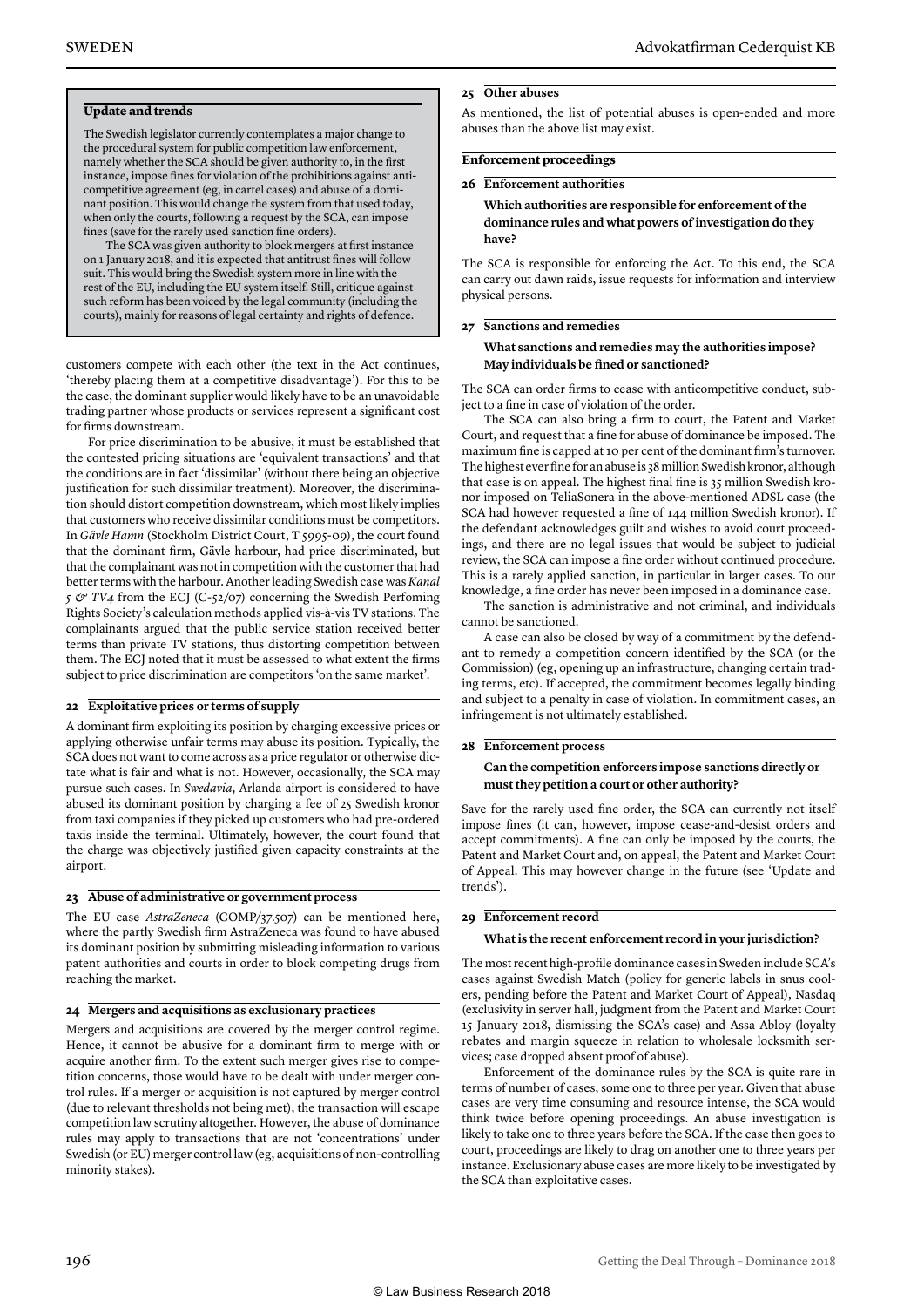#### **30 Contractual consequences**

**Where a clause in a contract involving a dominant company is inconsistent with the legislation, is the clause (or the entire contract) invalidated?** 

There is no explicit provision in the Act declaring a contract or a clause amounting to abuse invalid (as opposed to the rules on anticompetitive agreements). However, the Swedish legislator has stated that it should be possible to declare such contracts or clauses invalid under civil law.

#### **31 Private enforcement**

**To what extent is private enforcement possible? Does the legislation provide a basis for a court or other authority to order a dominant firm to grant access, supply goods or services, conclude a contract or invalidate a provision or contract?** 

Private enforcement of the dominance rules is possible; a claimant that has suffered damage caused by a dominant firm's abuse may claim compensation in a Swedish court. Since 27 December 2016, following implementation of the EU Damages Directive, Sweden has adopted the Competition Damages Act (2016:964) for competition law damages claims.

Private enforcement is not common in Sweden. Reasons for this may be excessively long court proceedings, difficulties in obtaining evidence and a non-litigious culture. However, private enforcement is on the rise; both follow-on (damage claims in the wake of public enforcement by the SCA) and standalone actions. We have, for example, seen major damage cases following the above-mentioned ADSL case against TeliaSonera. Those were, however, dismissed in 2017 (in one case as the claimant had not proven abuse and in the other as the claimant had not proven damage as claimed). We are aware of three standalone privately enforced dominance cases in regular courts (arbitration is also possible): *VPC* (Svea Court of Appeal, T 10012-08), *Gävle Hamn* (Stockholm District Court, T 5995-09) and *Verizon* (Stockholm District Court, T 20621-10).

A private enforcement 'hybrid' in Swedish competition law should also be mentioned, namely the 'secondary standing' available for complainants to the SCA. If the SCA decides to not investigate a complaint, or (following an investigation) to close a case without taking action, the complainant (or rather 'an undertaking that is affected by the infringement') can itself take the case to the Patent and Market Court and request the court to impose a cease-and-desist order. In these cases, damages are not awarded.

#### **32 Damages**

**Do companies harmed by abusive practices have a claim for damages? Who adjudicates claims and how are damages calculated or assessed?** 

Under the Competition Damages Act, a firm that intentionally or negligently violates competition law should compensate for the damage caused. Compensation should cover actual loss and loss of profit. Hence, there are no punitive damages under Swedish law (compare this with treble damages in the US). The Patent and Market Court is the competent court for competition law damages claims.

There is no set method for calculating damages; the idea is that the sufferer should be put in the same position as if the infringement had not occurred (a counterfactual scenario). The complainant bears the burden of proof to prove damage and the amount suffered. The Commission has issued guidance on quantifying antitrust damages ('Communication on quantifying harm in antitrust damages actions'), which can be used. In the end, the court may have to appreciate the damage and set an appropriate amount. The courts are bound by the amount claimed by the claimant (ie, cannot award higher damages).

#### **33 Appeals**

#### **To what court may authority decisions finding an abuse be appealed?**

Cease-and-desist orders by the SCA may be appealed to the Patent and Market Court (whose decisions or judgment can be appealed to the Patent and Market Court of Appeal), which will conduct a full review of the case. Various procedural decisions by the SCA may also be appealed to the Patent and Market Court (eg, concerning dawn raids).

If the SCA requests the Patent and Market Court to impose a fine, a full court review of the case will follow. The judgment can be appealed to the Patent and Market Court of Appeal.

#### **Unilateral conduct**

#### **34 Unilateral conduct by non-dominant firms**

#### **Are there any rules applying to the unilateral conduct of nondominant firms?**

The Act, unlike EU competition law, contains a prohibition against anticompetitive public sales activities (Chapter 3, article 27). According to this rule, the SCA may order a public entity (eg, a municipality or a publicly owned firm) to stop engaging in sales activities (somewhat more narrow term than 'economic activity', see question 5), if such activities distort competition with private firms. This prohibition captures unilateral conduct by non-dominant entities (ie, it is not necessary to establish dominance or market power for the prohibition to be applicable). A motive for the introduction of the prohibition (in 2010) was in fact that the regular competition rules were not always applicable to competition concerns in public-private situations (eg, as a dominant position could not be established for the public entity). The fact that an entity is public may itself put it in a situation where it unilaterally can distort competition, without necessarily having high market shares. A public entity may, for example, absent profit aims and the risk of bankruptcy, be able to price at unsustainable levels.

# **CEDERQUIST**

Hovslagargatan 3 PO Box 1670 111 96 Stockholm Sweden

**Fredrik Lindblom fredrik.lindblom@cederquist.se Kristoffer Molin kristoffer.molin@cederquist.se Sanna Widén sanna.widen@cederquist.se**

> Tel: +46 8 522 065 00 Fax: +46 8 522 067 00 www.cederquist.se